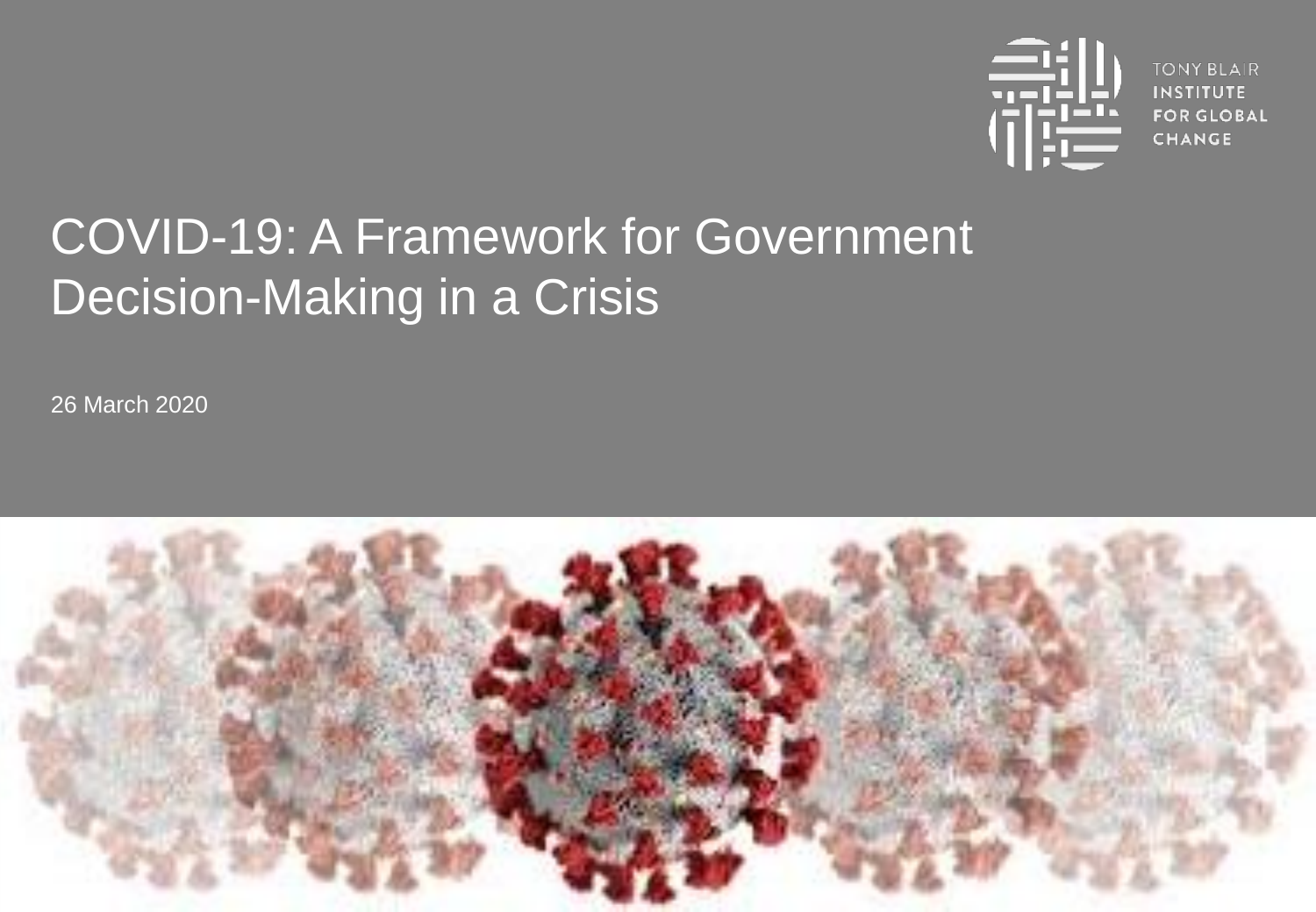China, South Korea and Europe have been pursuing a similar approach: Supress, Test, Revive



**As testing kits become more available throughout Asia and Europe, there is beginning to be a move from Supress to Test in several countries, and for China, a move towards Revive.**

Data current as of 26 Mar 2020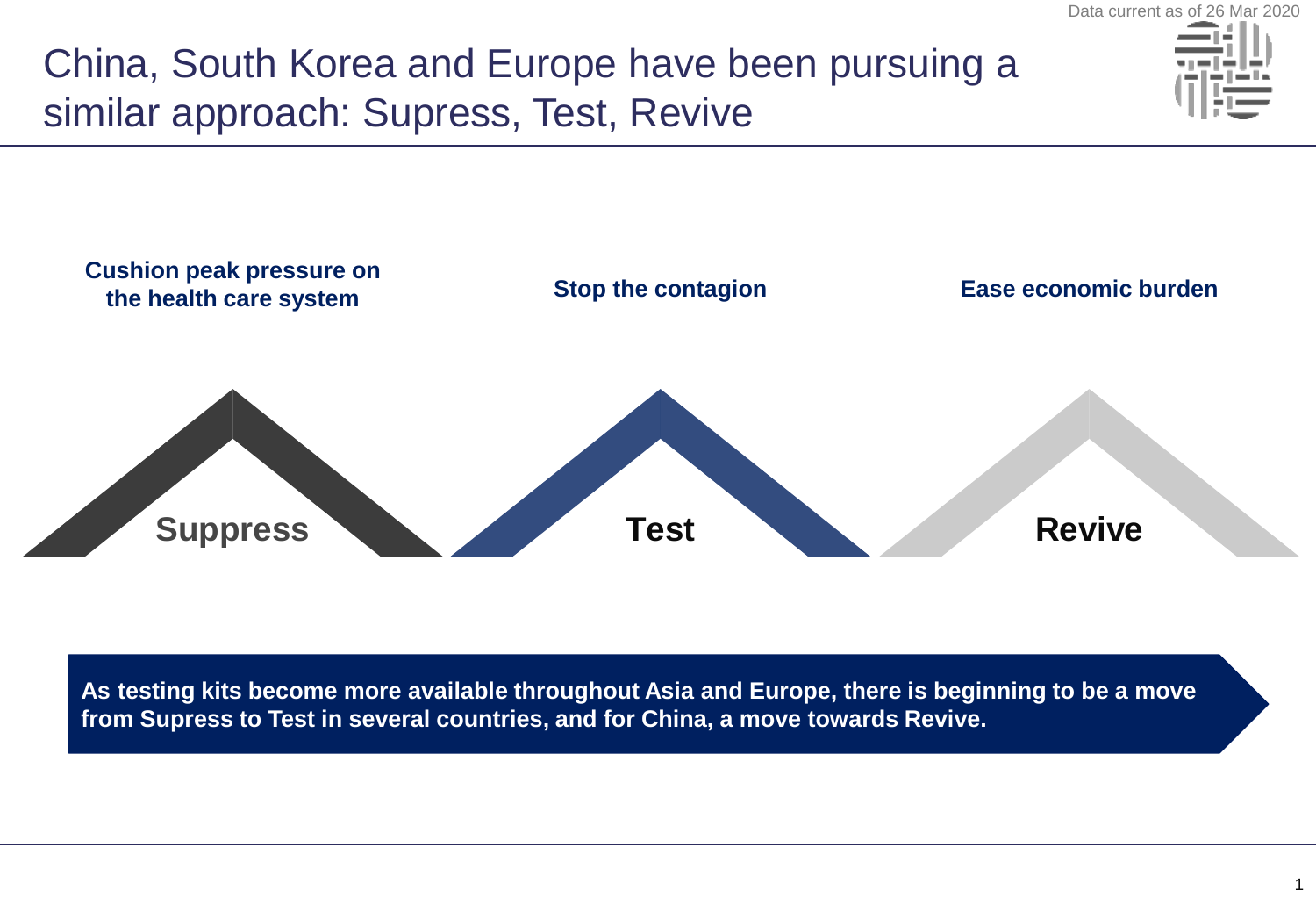### In the absence of testing capacity, Africa will spend longer in a **suppression** phase than Asia or Europe…



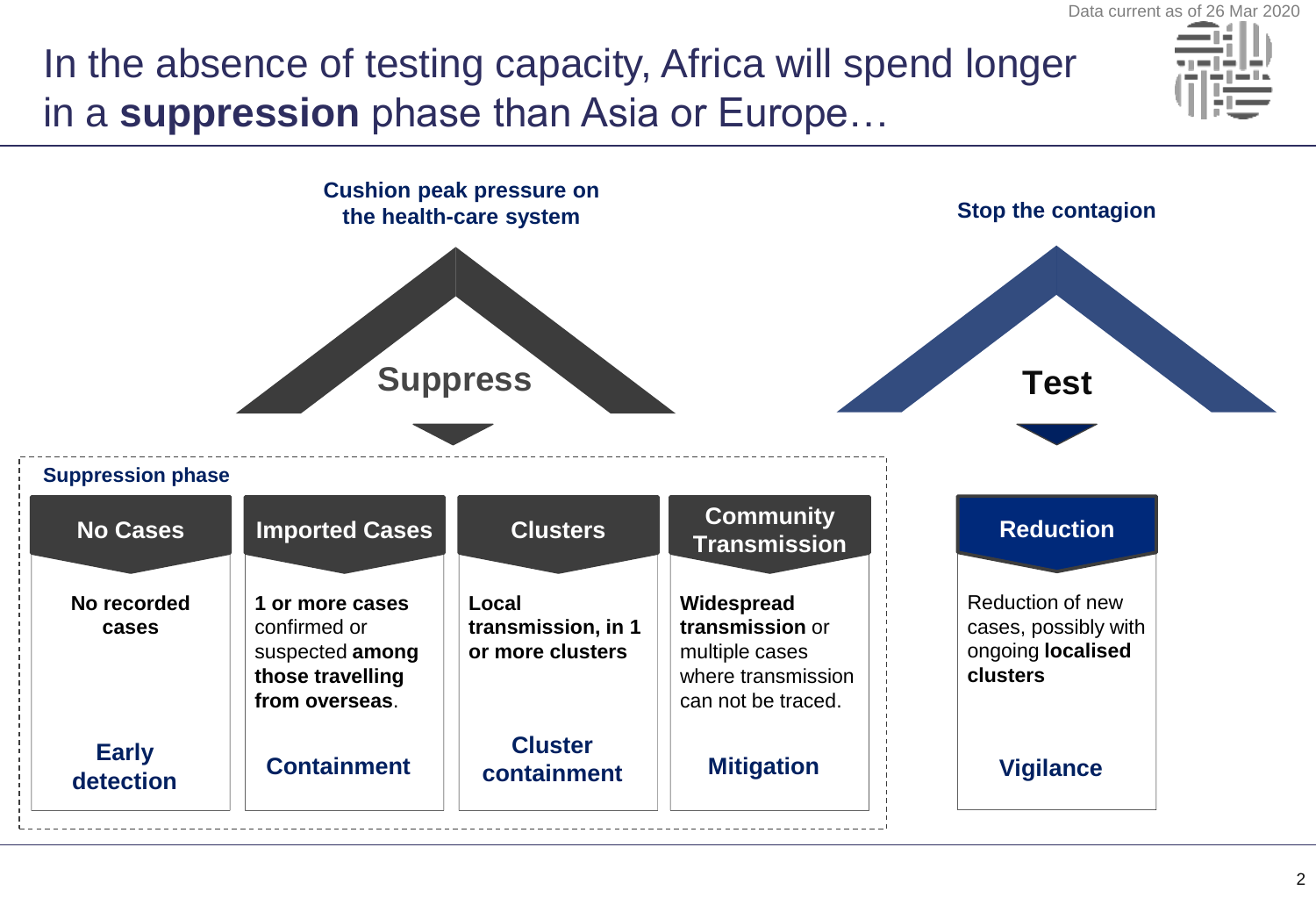### Each stage requires a tailored response strategy



| <b>PHASE</b>                          | <b>No Cases</b>                                                                           | <b>Imported Cases</b>                                                                                                          | <b>Clusters</b>                                                                                                                                                  | <b>Community</b><br><b>Transmission</b>                                                                                                                                  | <b>Reduction</b>                                                                     |
|---------------------------------------|-------------------------------------------------------------------------------------------|--------------------------------------------------------------------------------------------------------------------------------|------------------------------------------------------------------------------------------------------------------------------------------------------------------|--------------------------------------------------------------------------------------------------------------------------------------------------------------------------|--------------------------------------------------------------------------------------|
| <b>DEFINITION</b>                     | No recorded cases                                                                         | 1 or more cases<br>confirmed or suspected<br>among those travelling<br>from overseas                                           | Local transmission, in<br>1 or more clusters                                                                                                                     | Widespread<br>transmission or<br>multiple cases where<br>transmission cannot be                                                                                          | Reduction of new cases,<br>possibly with ongoing<br>localised clusters               |
| <b>STRATEGY</b><br><b>REQUIRED</b>    | <b>Early detection</b>                                                                    | <b>Containment</b>                                                                                                             | <b>Cluster</b><br>containment                                                                                                                                    | traced<br><b>Mitigation</b>                                                                                                                                              | <b>Vigilance</b>                                                                     |
| <b>EMPHASIS</b><br><b>REQUIRED</b>    | • Aggressive screening<br>• Public education<br>• Readying crisis-<br>response mechanisms | • Screening and contact<br>tracing<br>• Enforced quarantine<br>• Public education &<br>social-distancing<br>restrictions       | • Screening and contract<br>tracing<br>• Widespread community<br>surveillance<br>• Enforced isolation of<br>clusters<br>• Behaviour change<br>• National hotline | • Surveillance<br>• Move to self-isolation<br>and social distancing<br>• National hotline<br>• Prioritise vulnerable<br>groups in the health<br>system<br>• Public comms | • Testing<br>• Enforced quarantine<br>• Public comms<br>• Rapid response<br>planning |
| <b>CONTINGENCY</b><br><b>PLANNING</b> | • Quarantine facilities<br>• Health-worker training<br>• PPE and test kit<br>supplies     | • Crisis-management<br>structure ready<br>• Clinical protocols and<br>training<br>• Testing resources<br>• Treatment equipment | • Oxygen therapy in<br>health facilities<br>• Health-care worker<br>training<br>• Security services on<br>standby                                                | • Test kits<br>• Surveillance and<br>isolation supplies                                                                                                                  | • Isolation and contact<br>tracing equipment on<br>standby                           |
| <b>EXAMPLE</b><br><b>COUNTRIES</b>    | Antarctica                                                                                | <b>El Salvador</b>                                                                                                             | <b>Burkina Faso</b>                                                                                                                                              | South Africa                                                                                                                                                             | China                                                                                |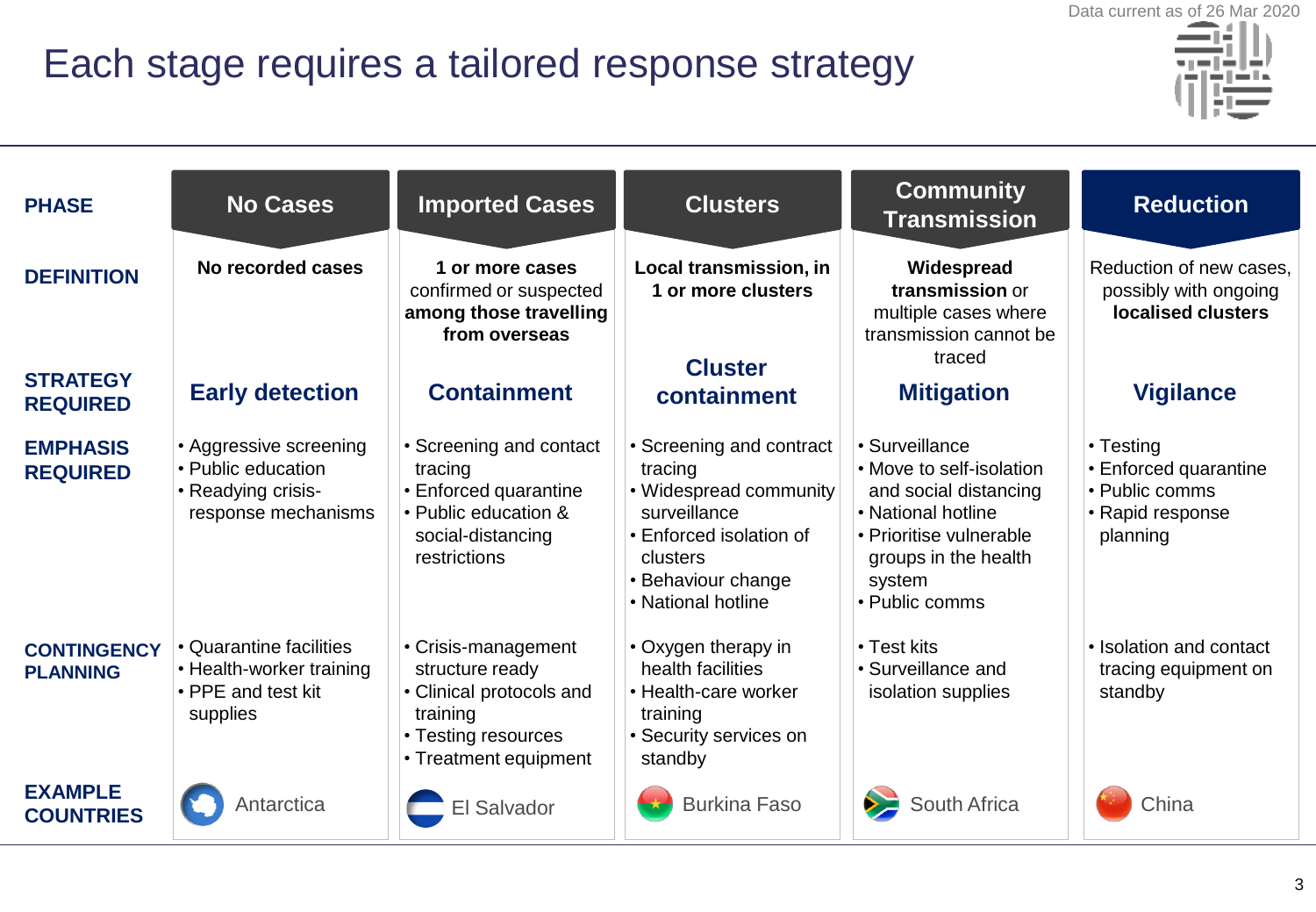# A core set of approaches should be used throughout the outbreak; precise activities will vary according to phase



|                                         | <b>O</b> Surveillance                                                                         | <b>Isolation</b>                                                                                 | <b>Clinical</b>                                                                                   | <b>Behaviour</b><br><b>Change</b>                                                                       | <b>Contingency</b><br>闓<br><b>Planning</b>                                                    |
|-----------------------------------------|-----------------------------------------------------------------------------------------------|--------------------------------------------------------------------------------------------------|---------------------------------------------------------------------------------------------------|---------------------------------------------------------------------------------------------------------|-----------------------------------------------------------------------------------------------|
| <b>No Cases</b>                         | • Widespread<br>surveillance<br>• Port/border screening<br>and follow-up                      | • Quarantine facilities<br>identified and readied                                                | • Health-care workers<br>prepared and trained                                                     | • Communities<br>socialised to what to<br>look out for.                                                 | • Health crisis-<br>management system<br>prepared<br>• PPE procured for all<br>health workers |
| <b>Imported</b><br><b>Cases</b>         | • Regular screening at<br>borders and<br>community level<br>surveillance<br>• Contact tracing | · Identified cases put<br>straight to 14 days<br>quarantine in pre-<br>arranged facilities       | • Special treatment<br>facilities prepared<br>• Health workers start<br>following SoPs            | • National hotline<br>• Public awareness<br>• Social-distancing<br>restrictions in place                | • Activate National<br>Government<br>Coordination System,<br>led by HoS                       |
| <b>Clusters</b>                         | • Ongoing community<br>surveillance<br>• Contact tracing                                      | • Quarantine or<br>monitored and<br>enforced isolation for<br>any suspected cases<br>for 14 days | • All patients at health<br>facilities screened<br>• PPE worn for every<br>appointment            | • Enhanced<br>restrictions, esp for<br>cluster communities<br>• Comms and social<br>distancing enhanced | • Prioritise treatment in<br>health facilities<br>• Plan for economic<br>and civil disruption |
| <b>Community</b><br><b>Transmission</b> | • Continue to track<br>reported cases and<br>identify hotspots                                | • Prioritise shielding of<br>vulnerable groups                                                   | • Prioritise treatment<br>for identified groups<br>• Stop accepting walk-<br>ins                  | • Reconsider<br>effectiveness of<br>harsh restrictions so<br>far                                        | • Plan for economic<br>recovery and what<br>support will be<br>needed                         |
| <b>Reduction</b>                        | • Contact tracing for<br>final cases<br>• Widespread<br>surveillance                          | • Identified cases put<br>to quarantine or<br>enforced isolation for<br>14 days                  | • Maintain vigilance<br>across health-care<br>settings. Continue to<br>use protective<br>measures | • Allow some relaxing<br>of restrictions<br>• Maintain social-<br>distancing policies                   | • Plan for economic<br>recovery package<br>• Distil lessons learned<br>for future use         |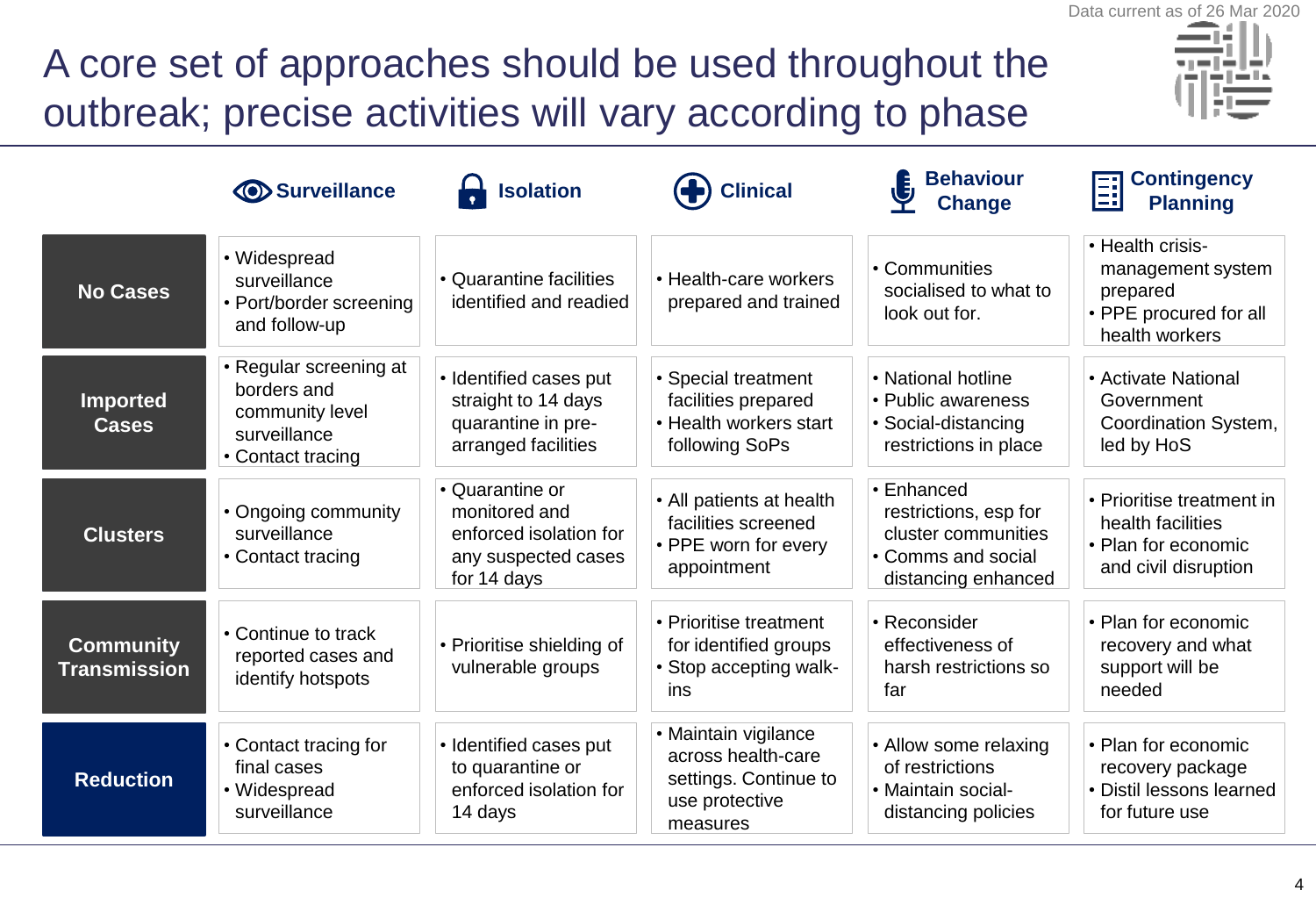### There are specific triggers that signal the need to move from one phase to the next



|                 | First suspected case<br>(meets the case<br>definition) |                                                                                          | Surveillance and/or<br>enforced isolation systems<br>cannot keep up with<br>cluster size or occurrence.<br>If cluster mitigation is<br>effective it may be<br>possible to skip this stage. |                                                                                                                         |
|-----------------|--------------------------------------------------------|------------------------------------------------------------------------------------------|--------------------------------------------------------------------------------------------------------------------------------------------------------------------------------------------|-------------------------------------------------------------------------------------------------------------------------|
| <b>No Cases</b> | <b>Imported Cases</b>                                  | <b>Clusters</b>                                                                          | <b>Community</b><br><b>Transmission</b>                                                                                                                                                    | <b>Recovery</b>                                                                                                         |
|                 |                                                        | First case recorded not on<br>a recent travel list or under<br>surveillance as a contact |                                                                                                                                                                                            | Depending on testing<br>capacity - either new<br>case numbers start to<br>drop, or randomised<br>testing indicates such |

Movement through the phases is uneven, and can take just a few days, so preparedness for the next phase is vital, including for the potential of regression post-recovery.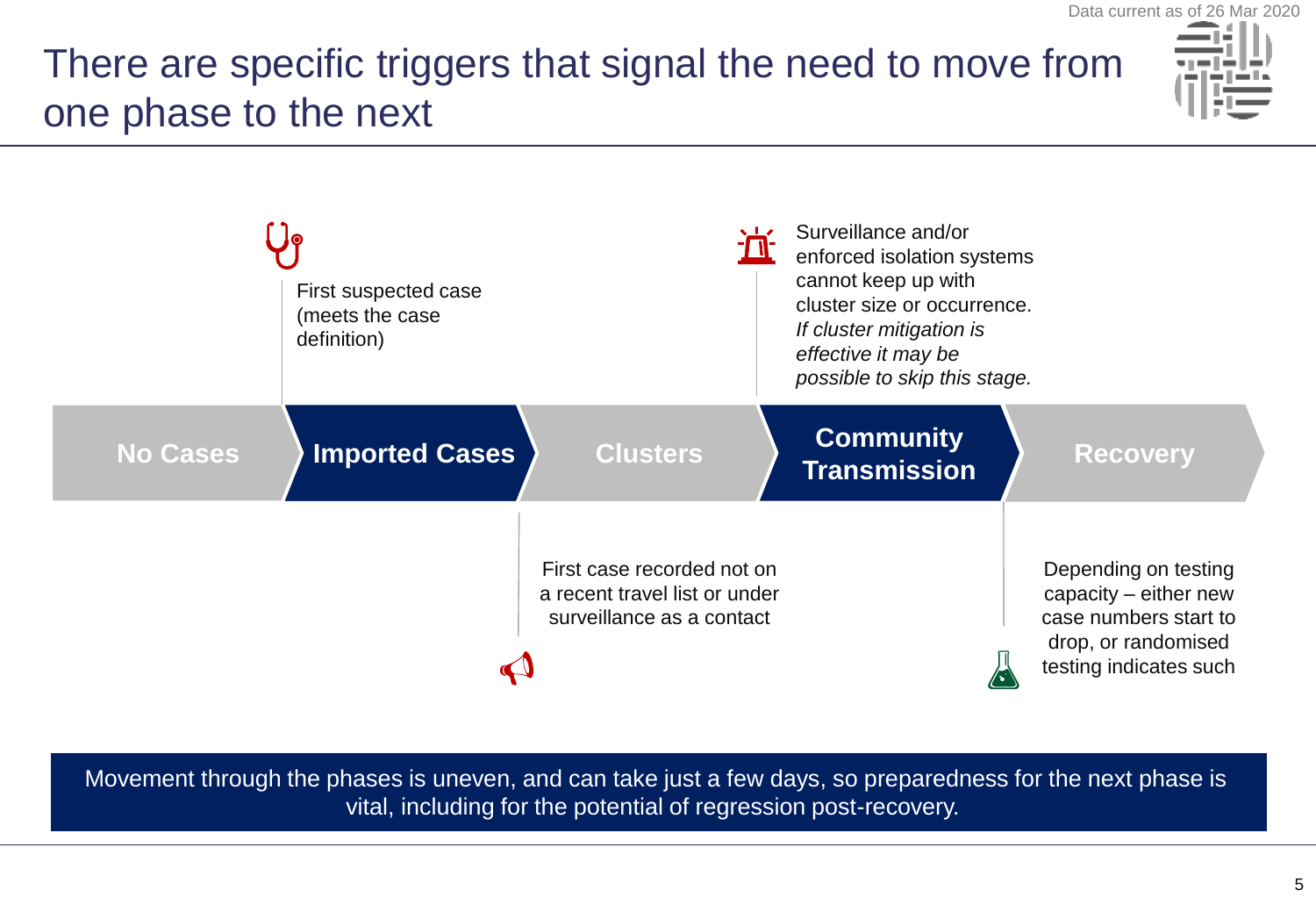### Your **Imported Cases** phase may be brief; use it to plan ahead and raise community awareness





### **What is an Imported Cases Phase?**

- Only a few confirmed or suspected cases, of which all are travellers from overseas
- You need to deploy a containment strategy, with emphasis on surveillance, enforced isolation and readiness for local transmission (especially as there could be asymptomatic imported cases)

### **How should I implement a containment strategy?**

- Ensure that all suspected and known cases are quarantined in appropriate facilities, for a minimum of 14 days,
- Track and trace. Review entry forms, establish contact with all who entered country in last 15 days, assess risk, start contact base
- Track movement of non-suspected cases, in case asymptomatic
- Focus surveillance and awareness-raising in private clinics, embassies, NGOs, hotels, airports as these are 'high risk' areas given travellers are likely members of the local elite
- Ensure contact tracing to discover those who have made contact with known/suspected cases
- Test those who are suspected to have Covid-19 (if testing kits are available) and test known contacts

### **What activities may be important during this phase?**

- Mobilise your public-health emergency-response structure, to oversee the day-to-day management of the situation
- Prepare national health facilities for the treatment of Covid-19 patients
- Ensure all health-care workers start wearing PPE
- Set up a national call centre to take calls from anyone who suspects they have Covid-19
- Engage civic and religious leaders to prepare them for next phase of response
- Begin a campaign of community awareness-raising focus on 'social distancing' and hand-washing/sanitation
- Engage international partners and others in plans for facilities, health workers, protective equipment and other supplies

#### **What activities should you be preparing for next?**

- Work with Cabinet/Ministers to plan for scale-up. Key issues will include how best to affect behaviour change and physical distancing (restricting contact and movement) and training health workers. Preparations may be needed to close certain public spaces and limit public gatherings in the next phase
- Quarantine may need to ramp up, so identify facilities now and consider how supplies could be provided
- Build your pipeline of PPE and test kits



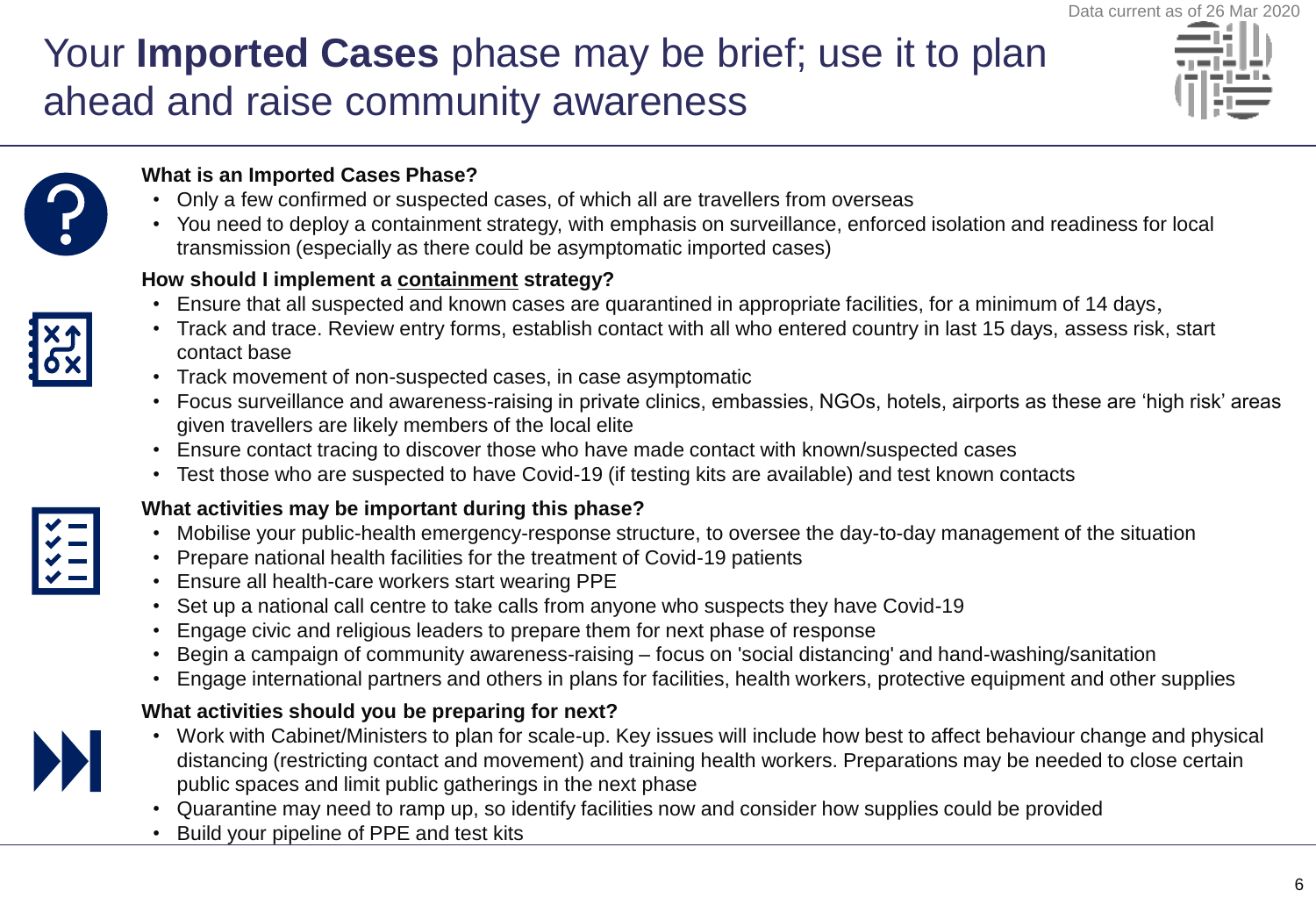### **Cluster Transmission** requires a ramp-up in response and awareness-raising, though accurate data may not be available





#### **What is cluster transmission?**

- Localised community clusters of cases who can be traced to contacts, likely friends/family of imported Phase 1 cases
- Emphasis should be on targeted containment and surveillance and preparation for further transmission

### **How should I implement a cluster containment strategy?**

- Ensure that all suspected and known cases are quarantined in appropriate facilities, for a minimum 14 days, where possible. If facilities do not exist, consider options to isolate a local cluster or enforce self-isolation and make provision for food and supplies
- Ensure contact tracing is underway to discover those who have made contact with known/suspected cases
- Activate clinical protocols to protect health workers and the health system
- Use the national hotline as an additional data point; it may give you real-time information on new hotspots to get ahead of transmission patterns in the absence of widespread testing

### **What are the activities that should be happening now?**

- Focus on containing transmission within clusters, while intensifying national readiness
- Decide how and when to close spaces that may lead to unnecessary spread of the virus, where social distancing will be difficult. This may mean closing schools, religious institutions and limiting public movement (e.g. closing district borders to contain the outbreak, or introducing potential curfews)
- Engage the public in behavior change. This means using traditional government channels, as well as using civic and religious leaders, and other trusted sources of advice
- Mobilise your Cross Government National Crisis Management System (and ensure the right people are in the room to take decisions)
- Widescale equipping of the health-care system with personal protective materials, to be worn for all appointments –
- Provide hand-washing support to communities where sanitation is difficult

### **What activities should you be preparing for next?**

- Plan for treatment options and prioritising care. Decide what groups are 'vulnerable' or need priority if facilities become overwhelmed
- Develop strategies and contingency plans in case of civil unrest, where facilities and services come under further strain and economic consequences impact livelihoods